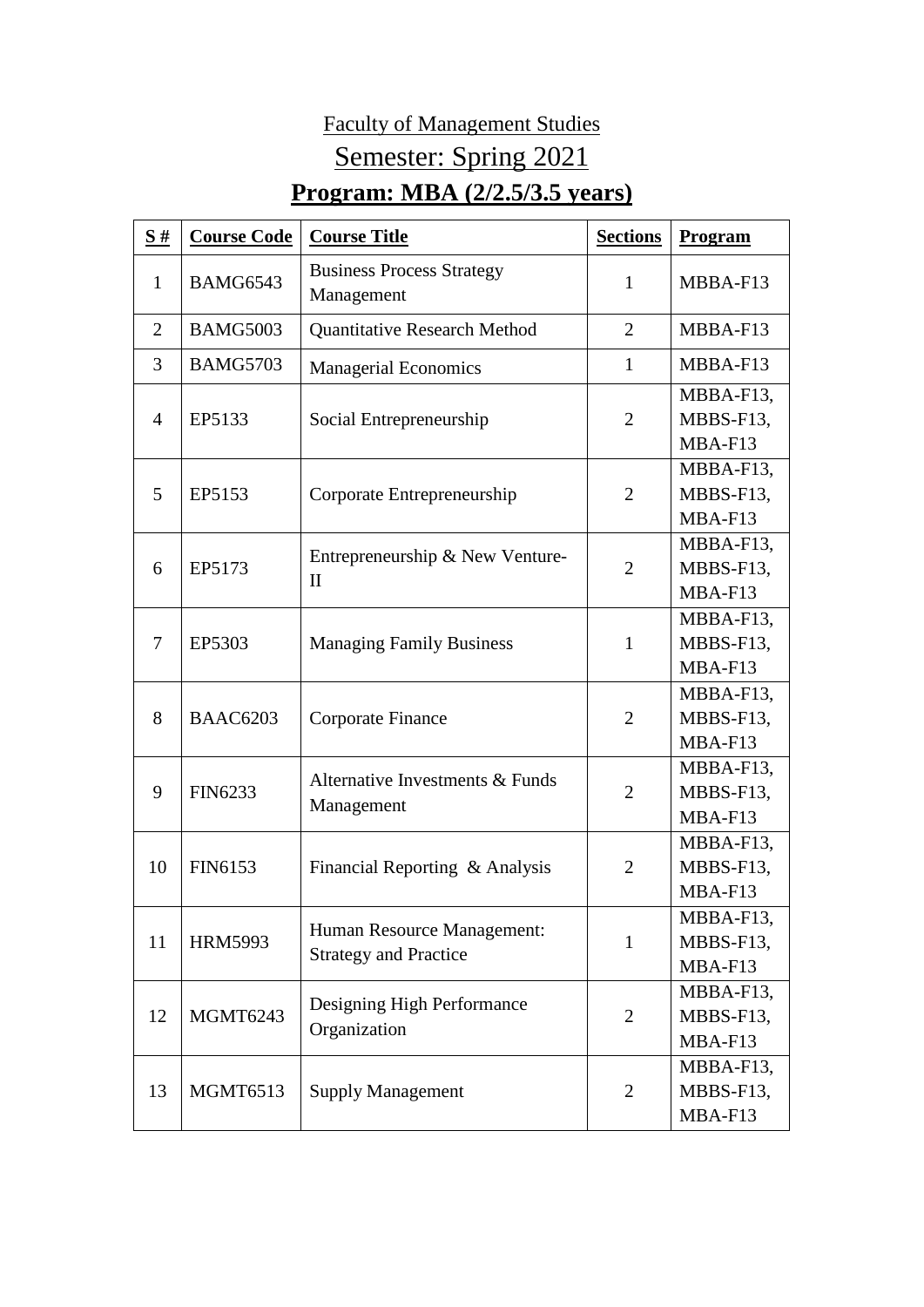| 14 | <b>MGMT6563</b> | Managing Supply Chain                            | $\overline{2}$ | MBBA-F13,   |
|----|-----------------|--------------------------------------------------|----------------|-------------|
|    |                 |                                                  |                | MBBS-F13,   |
|    |                 |                                                  |                | MBA-F13     |
| 15 | <b>BAMG6553</b> | Logistic Strategy and Logistic<br><b>Systems</b> | $\overline{2}$ | MBBA-F13,   |
|    |                 |                                                  |                | MBBS-F13,   |
|    |                 |                                                  |                | MBA-F13     |
|    | <b>BIS6213</b>  | <b>Business Intelligence</b>                     | $\overline{2}$ | MBBA-F13,   |
| 16 |                 |                                                  |                | MBBS-F13,   |
|    |                 |                                                  |                | MBA-F13     |
| 17 | MKTG5383        | E-Marketing & Social Media                       | $\overline{2}$ | MBBA-F13,   |
|    |                 |                                                  |                | MBBS-F13,   |
|    |                 |                                                  |                | MBA-F13     |
|    | <b>MKTG6043</b> | <b>Advertisement and Promotion</b><br>Strategy   | $\overline{2}$ | MBBA-F13,   |
| 18 |                 |                                                  |                | MBBS-F13,   |
|    |                 |                                                  |                | MBA-F13     |
|    |                 | <b>Services Marketing Strategy</b>               | $\overline{2}$ | MBBA-F13,   |
| 19 | MKTG6033        |                                                  |                | MBBS-F13,   |
|    |                 |                                                  |                | MBA-F13     |
|    | <b>BAMK6143</b> |                                                  | $\overline{2}$ | MBBA-F13,   |
| 20 |                 | <b>Global Marketing</b>                          |                | MBBS-F13,   |
|    |                 |                                                  |                | MBA-F13     |
| 21 | <b>FIN3003</b>  | <b>Business Finance</b>                          | $\overline{2}$ | MBBS-F13    |
| 22 | <b>ECON2013</b> | Principles of Macroeconomics                     | $\overline{2}$ | MBBS-F13    |
| 23 | <b>MGMT2013</b> | Introduction to HRM                              | $\overline{2}$ | MBBS-F13    |
| 24 | <b>MGMT5123</b> | <b>Operations Management</b>                     | $\overline{2}$ | MBA-F13,    |
|    |                 |                                                  |                | MBBS-F13    |
| 25 | <b>MKTG4033</b> | <b>Marketing Management</b>                      | $\overline{2}$ | MBBS-F13    |
| 26 | <b>MGMT5013</b> | Organizational Behaviour                         | $\mathbf{1}$   | MBA-F13,    |
|    |                 |                                                  |                | MBBS-F13    |
| 27 | <b>ECON5023</b> | <b>Managerial Economics</b>                      | $\mathbf{1}$   | MBA-F13,    |
|    |                 |                                                  |                | MBBS-F13    |
| 28 | <b>MOR5003</b>  | <b>Business Policy and Strategy</b>              | $\mathbf{1}$   | $MBA-F13$ , |
|    |                 |                                                  |                | MBBS-F13    |
| 29 | RM5103          | <b>Business Research Methods</b>                 | $\mathbf{1}$   | MBA-F13,    |
|    |                 |                                                  |                | MBBS-F13    |
| 30 | <b>BAAC6273</b> | Multivariate Data Analysis                       | $\mathbf{1}$   | MSBA,       |
|    |                 |                                                  |                | MBBA-F13,   |
|    |                 |                                                  |                | MBBS-F13,   |
|    |                 |                                                  |                | MBA-F13     |
| 31 | AFEC6703        | Econometrics                                     | $\mathbf{1}$   | MSAF,       |
|    |                 |                                                  |                | MBBA-F13,   |